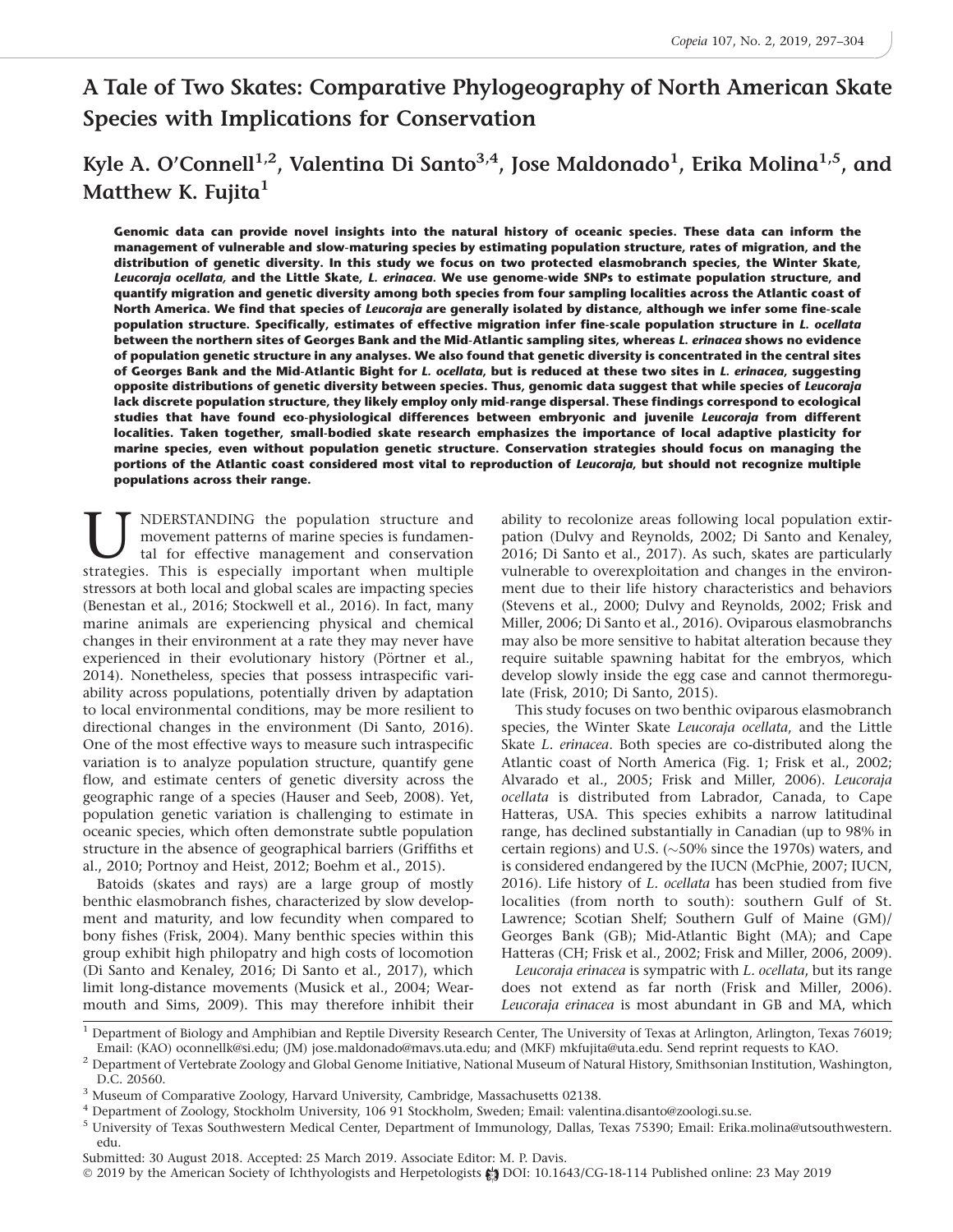

Fig. 1. Range map of distributions of Leucoraja ocellata (pink) and L. erinacea (purple) in eastern North America. The four sampling localities used in this study are shown with white circles. Species ranges were redrawn from IUCN (2016) range maps.

also represents the center of their distribution (Frisk and Miller, 2006). This species is considered near threatened by the IUCN due to harvest as bycatch and for use as lobster bait (IUCN, 2016). Likewise, this species is thought to exhibit limited dispersal capabilities due to high metabolic rates during swimming, thus putatively favoring the evolution of locally adapted populations (Frisk et al., 2008; Di Santo, 2016; Di Santo and Kenaley, 2016).

These two skate species exhibit a number of differences in both body size and rate to adult maturity. Leucoraja erinacea mean body size is inversely related to temperature, with larger individuals found at higher latitudes and smaller individuals at lower latitudes, whereas L. ocellata exhibits smaller body sizes at higher latitudes (McEachran and Martin, 1977; McPhie, 2007). In addition, empirical data have demonstrated that embryos and juveniles of *L. erinacea* in two adjacent localities (GM and GB) exhibit significant metabolic and performance differences even when developmentally acclimated in common garden conditions (Richards et al., 1963; Di Santo, 2015, 2016). Similarly, other skate species have shown evidence of local adaptation (Templeman, 1987; Ebert et al., 2008). Taken together, latitudinal gradients in body size and local eco-physiological adaptation support the possibility of population genetic structure, despite lacking discrete barriers to gene flow (Frisk, 2004). Alternatively, these local adaptive responses could be driven by epigenetic changes, and therefore may be decoupled from wider population genetic structure (Lighten et al., 2016). Building on past investigations of the ecology of Leucoraja, this study investigates several questions: (1) Do Leucoraja ocellata and L. erinacea demonstrate discrete population genetic structure? (2) Do patterns of gene flow between putative populations suggest long-range or local movement patterns? (3) How is genetic diversity partitioned in both species, and how should this inform management practices? (4) Do Leucoraja ocellata and L. erinacea consist of multiple management units?

#### MATERIALS AND METHODS

Sampling and SNP data generation.-We extracted DNA from fin clips using a standard phenol-chloroform extraction protocol. Our sampling consisted of 55 L. ocellata collected from the Gulf of Maine (GM;  $n = 10$ ), Georges Bank (GB;  $n =$ 

20), Mid-Atlantic (MA;  $n = 20$ ), Cape Hatteras (CH;  $n = 5$ ; Fig. 1). Moreover, we sampled 72 L. erinacea from GM ( $n=16$ ), GB  $(n = 20)$ , MA  $(n = 20)$ , and CH  $(n = 16)$ . We prepared doubledigest restriction site associated DNA sequencing (ddRADseq) libraries following Peterson et al. (2012). Briefly, we digested 500 ng of DNA per individual using 20 units of *Sbf*I and 20 units of MspI (NEB) for eight hours at  $37^{\circ}$ C in 1X CutSmart Buffer (NEB). We ligated barcoded Illumina TruSeq adapters at 16 $\degree$ C for 23 minutes and heat killed the enzyme at 65 $\degree$ C for 10 minutes. Each adapter included an eight-base-pair (bp) unique molecular identifier that helped to increase the diversity of colonies on the flow cell (Streicher et al., 2014). We pooled 12–13 uniquely barcoded individuals into each group and labeled each with a TruSeq single index. We size selected all groups using the Blue Pippin electrophoresis platform (Sage Science, Beverly, MA) for fragments between 435–535 bp. Libraries were amplified using indexed Illumina<sup>®</sup> paired end PCR primers with Phusion® High Fidelity Proofreading Taq (NEB) under the following thermocyler conditions: initial denaturation at  $98^{\circ}$ C for 30 sec, 15 cycles of 98 $\degree$ C for 30 sec, 55 $\degree$ C for 30 sec, 72 $\degree$ C for 1 min, and a final extension at  $72^{\circ}$ C for 5 min. We confirmed successful library preparation using a 2100 Bioanalyzer (Agilent Technologies, Santa Clara, CA) with a DNA 7500 chip kit. Final concentrations were verified using a Qubit®. We pooled our 11 sublibraries in equimolar amounts and sequenced our final library (100 bp fragments, paired end run) on a single lane of the Illumina<sup>®</sup> HiSeq 2500 at the Brigham Young University DNA Sequencing Center (https://dnasc.byu.edu).

We processed our raw sequence data using the STACKS v. 1.35 pipeline (Catchen et al., 2011). We began with process\_radtags with both forward and reverse reads, which filtered out reads below 90% quality score threshold. We used BOWTIE2 v. 3.21 (Langmead and Salzberg, 2012) under default parameters to map merged reads to the genome of L. erinacea downloaded from Ensembl (Wang et al., 2012). We then followed the standard STACKS workflow beginning with (i) pstacks, which filtered out loci with less than 3x read depth, (ii) cstacks, which creates a catalogue of all of loci among all individuals (–n flag, setting of 0), (iii) sstacks, which searches the stacks created in pstacks against the catalogue from cstacks, and (iv) populations, which genotypes each individual according to the matched loci from sstacks. We ran populations with an –r flag = 0.7 in L. ocellata and –r = 0.8 in L. erinacea, thus requiring each SNP to be present in at least 70% and 80% of individual samples, respectively (all individuals assigned to one population during filtering). We further filtered our data with custom python scripts to remove loci with more than two SNPs, remove invariant loci, and remove individuals with more than 40% missing data (Portik et al., 2017; https://github.com/dportik/Stacks\_ pipeline). We used these filtered data to create input files for downstream analyses. We first ran the STACKS pipeline on all individuals of both species together, and used STRUCTURE V. 2.3.4 (Pritchard et al., 2000) to identify 11 samples misclassified at the species level (results not shown). After removing these 11 samples, we ran the STACKS pipeline separately for both species to increase the number of shared loci and minimized missing data caused by allelic dropout (Arnold et al., 2013). After all filtering steps, we retained 31 individuals with 524 SNPs for L. ocellata ( $n = 3$  Gulf of Maine,  $n = 10$  Georges Bank,  $n = 16$  Mid-Atlantic,  $n = 2$  Cape Hatteras) and 57 individuals with 452 SNPs for L. erinacea ( $n=$ 10 Gulf of Maine,  $n=17$  Georges Bank,  $n=19$  Mid-Atlantic, n  $=$  12 Cape Hatteras). Final fastq files can be accessed from the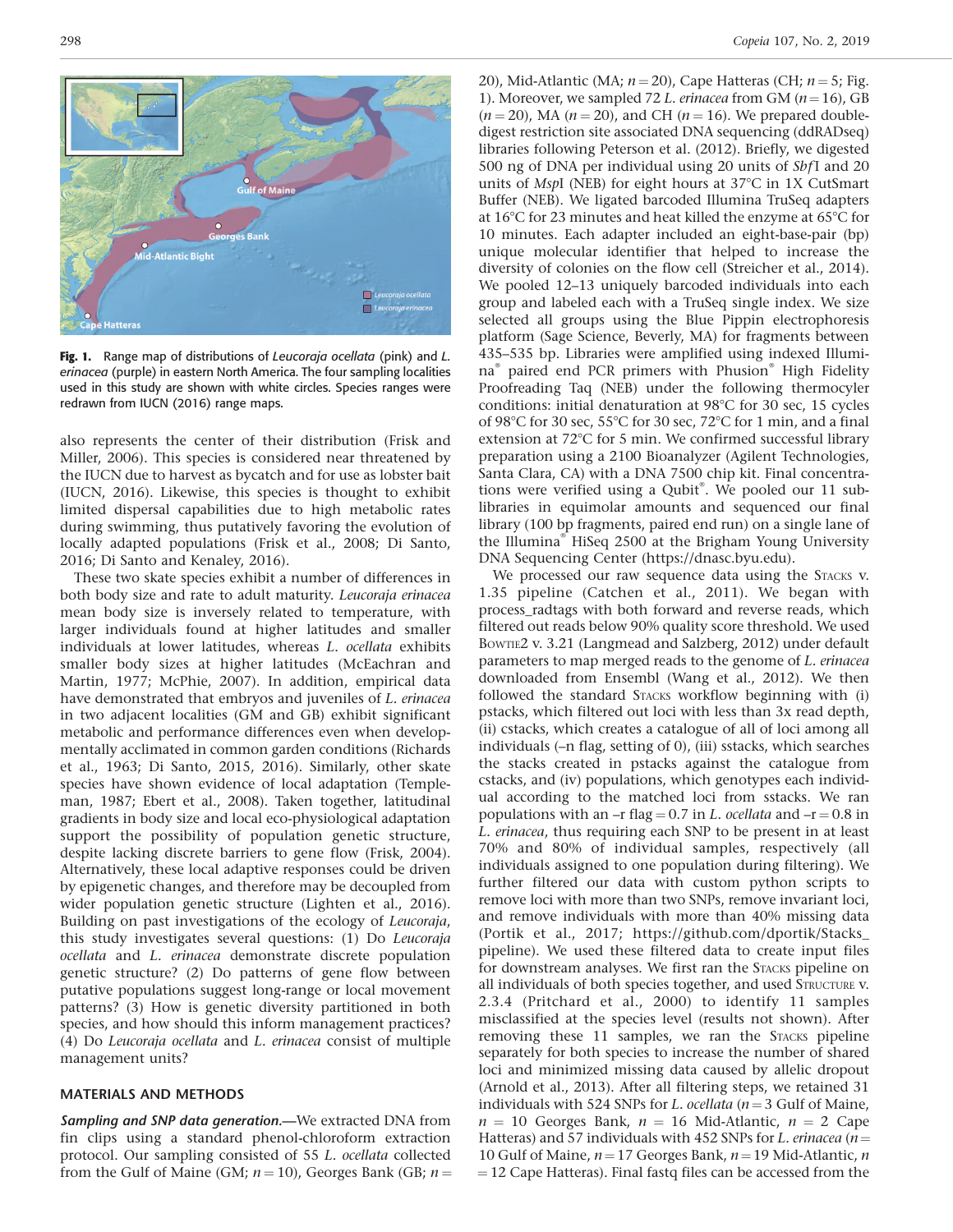NCBI Short Read Archive numbers SAMN08994975– SAMN08995088.

Investigating population structure.—We implemented a series of analyses to test if species of Leucoraja demonstrated discrete population genetic structure. First, we estimated pairwise FST using the package 'Adegenet.' v. 2.1.1 using the pairwise.FST function (Jombart, 2008) in R (R Core Team, 2017). We tested if Leucoraja were isolated by distance at the individual using a Mantel test in 'Adegenet.', testing 99,999 permutations. We compared Euclidean genetic distances of individuals with Euclidean geographic distances of sampling localities.

We further explored population structure using both model-free and model-based clustering analyses. First we implemented principal component analyses (PCA) using the *dudi.pca* function implemented in 'Ade4' (Dray and Dufour, 2007). We retained the first 25 PCs. We further estimated population structure using maximum likelihood in ADMIXTURE V. 1.3.0 (Alexander et al., 2009) using a range of K values  $(1-10)$ , with five iterations per K value. Finally, we explored population structure using the program FINERAD-STRUCTURE V. 0.3 (Malinsky et al., 2018). FINERADSTRUCTURE utilizes the information from multiple SNPs per locus to calculate the co-ancestry matrix, a summary of nearestneighbor haplotype relationships. Individuals were assigned to populations using finestructure with 100,000 burn-in generations, 100,000 MCMC iterations, and with a thinning interval of 1,000. We performed tree building (simple cladogram) using 10,000 burn-in generations and visualized the resulting co-ancestry plot using FINESTRUCTURE GUI v. 0.0.2 (Lawson et al., 2012).

Estimating genetic diversity and levels of gene flow.—We estimated global and population level expected heterozygosity (He) using 'Adegenet.' Further, we visualized the spatial distribution of genetic diversity and patterns of effective migration in each species using the program EEMS (Petkova et al., 2015). EEMS identifies geographic regions where genetic dissimilarity decays more quickly than expected under a null model of isolation by distance. It relates effective migration rates to expected genetic dissimilarities to identify regions of high or low migration. The program also estimates levels of effective genetic diversity across the landscape on the basis of genetic distances between individuals sampled within a given site (deme). As such, localities with more dissimilar individuals are estimated as regions of higher genetic diversity. This estimate of diversity is expected to correlate with heterozygosity (Petkova et al., 2015). Three independent chains were run for each species, using a deme size of 500 for 8,000,000 MCMC iterations, with 3,200,000 iterations of burn-in and 9,999 thinning iterations. We checked convergence and visualized effective migration and diversity surfaces using the accompanying plotting program 'rEEMSplots' in RSTUDIO v. 3.4.3 (Racine, 2012; Petkova et al., 2015).

### RESULTS

Species of Leucoraja exhibit weak population structure.— Population genetic analyses were generally unable to identify population structure within either species. We inferred values of FST between sampling localities in both species ranging from 0.0-0.12. Although overall FST was higher in L. erinacea (0.06) than in L. ocellata (0.04), we found no significant

|           | <b>GM</b> | GB   | МA   | CH   |
|-----------|-----------|------|------|------|
| <b>GM</b> |           | 0.07 | 0.06 | 0.08 |
| GB        | 0.12      |      | 0.05 | 0.06 |
| MA        | 0.08      | 0.05 |      | 0.05 |
| <b>CH</b> |           |      | 0    |      |
|           |           |      |      |      |

difference between the FST values between species (Table 1). We inferred different patterns between species in the Mantel tests (Fig. 2A–D). Whereas the analysis rejected IBD for L. ocellata ( $P = 0.10$ ; observed value  $= -0.21$ ; Fig. 2C), it supported IBD in L. erinacea ( $P = 0.003$ ; observed value = 0.16; Fig. 3D). The cross-validation approach from maximum likelihood clustering supported  $K = 1$  for both species (Fig. S1A–B; see Data Accessibility), and the principal component analyses also failed to identify clusters corresponding to geographic sampling locations (Fig. S1C–D; see Data Accessibility). Finally, FINERADSTRUCTURE did not differentiate individuals between sampling sites in the pairwise co-ancestry matrix (Fig. 3A–B). This is noted by a lack of similar-colored (more genetically similar) clusters on the diagonal, rather than scattered colors as we observed.

Patterns of gene flow and measures of genetic diversity differ between sites.—Expected heterozygosity  $(H_e)$  was significantly different between species (t-test,  $P = 0.01$ ; Table 2). Mean expected heterozygosity was higher in L. ocellata than in L. erinacea (0.139 vs. 0.077). Within L. ocellata, expected heterozygosity ranged from 0.059–0.153. Expected heterozygosity was highest in the south (CH) and lowest in the north (GM), though this diversity pattern may have been influenced by the reduced number of samples from GM and CH (Table 2). In L. erinacea,  $H_e$  ranged from 0.067–0.073 and was highest in the south (CH). Diversity was relatively even between populations in L. erinacea, though it was lower in the two central localities (GB and MA) than in the north and south (GM and CH; Table 2).

Estimates of effective migration surfaces for L. ocellata inferred higher levels of effective migration than expected under a model of IBD between CH and MA, but reduced migration between GB and GM (Fig. 4A). In L. erinacea, EEMS estimated a pattern of strict IBD, and inferred no migration between sites above the null level (of IBD; Fig. 4B). Estimates of effective diversity surfaces for L. ocellata inferred elevated diversity in the central localities of MA and GB, but reduced genetic diversity in northern and southern localities (Fig. 4C). This differed from estimates of expected heterozygosity that suggested that the highest genetic diversity occurred in the south at CH. However, this discrepancy may be a sampling artifact as we had few samples of L. ocellata from the north and south after SNP filtering. Estimates of genetic diversity for L. erinacea suggested lower than expected diversity in the two central localities (corresponding to slightly lower H<sub>e</sub>) but did not identify any one locality with elevated levels of genetic diversity (Fig. 4D). This corresponded to the relatively even levels of  $H_e$  between sites and suggests that genomic variation is evenly partitioned across sites in this species.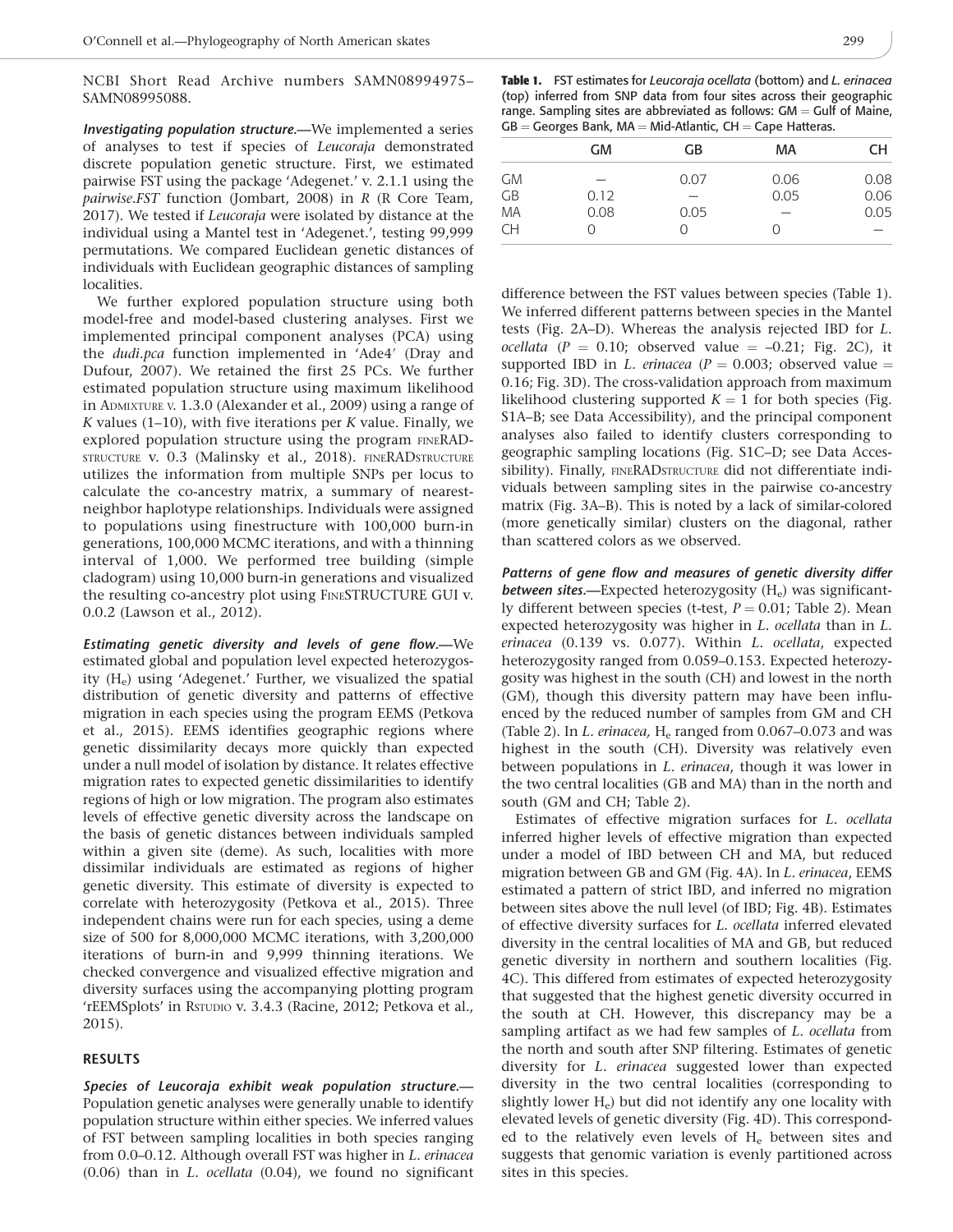

Fig. 2. Tests of isolation by distance patterns in Leucoraja ocellata and L. erinacea. (A–B) Scatter plot of genetic distance against geographic distance suggesting a negative relationship between distances for L. ocellata, but a positive relationship in L. erinacea. (C–D) Mantel test results support a significant isolation by distance pattern for L. erinacea, but not for L. ocellata.

#### **DISCUSSION**

The distribution of genetic variation in adult individuals of L. ocellata and L. erinacea is primarily determined by geographic distance along the Atlantic coast of North America. In L. erinacea, we recovered a strict pattern of IBD in multiple analyses, suggesting that discrete barriers do not limit movements in this species. Alternatively, the Mantel test and EEMS failed to support IBD in L. ocellata. This suggests the potential for fine-scale genetic structure in this species, though FINERADSTRUCTURE did not infer any geographic structure. Thus, inferences of structure may be artifacts of reduced sample sizes in the northern and southern populations, rather than indications of barriers to dispersal.

Patterns of genetic diversity differed between species, with higher diversity in central localities in L. ocellata and reduced genetic diversity in central localities in L. erinacea. In addition, L. ocellata exhibited elevated levels of gene flow between southern localities, compared with a pattern of strict IBD in L. erinacea. These results complement recent ecological studies that suggest that many small-bodied skates have a low capacity for dispersal and that females are highly philopatric (Perry et al., 2005; Lauder and Di Santo, 2015; Di Santo et al., 2017). As such, conservation and management practices should focus on the critical habitat (perhaps spawning habitat) because local populations do not move long distances (Hoff, 2010). The two skate species in this study exhibited different patterns of genetic diversity (Table 2; Fig. 4C–D). First, we inferred higher levels of genetic

diversity in L. ocellata than in L. erinacea (Table 2). Second, we identified variation in the level of genetic diversity between populations in *L. ocellata*. Expected heterozygosity was highest in central and southern localities, while EEMS recovered the highest level of genetic diversity in the two central localities. We inferred no significant differences in genetic diversity between populations of L. erinacea. Nonetheless, this discrepancy may be due to our sampling regime. We had fewer samples in L. ocellata from GM and CH, the two localities EEMS inferred to have low diversity. With equal sampling, the distribution of genetic diversity may have been more equal in L. ocellata as observed in L. erinacea. Future studies should aim to sample both species more widely, and sample more individuals per locality. More equal sampling may confirm if we recovered a biologically 'real' pattern of genetic diversity in L. ocellata.

Past ecological studies have found that species of Leucoraja prefe short-distance movement strategies due to physical constraints driven by oxygen consumption (Lauder and Di Santo, 2015; Di Santo and Kenaley, 2016; Di Santo et al., 2017). In addition, female skates are generally thought to exhibit breeding site philopatry (Vargas-Caro et al., 2017). These life history characteristics lend themselves well to a pattern of IBD in *L. erinacea* and population structure in central localities in L. ocellata, suggesting that species of Leucoraja do not regularly undertake long-distance movement, but that enough gene flow does occur over short distances to prevent local genetic differentiation between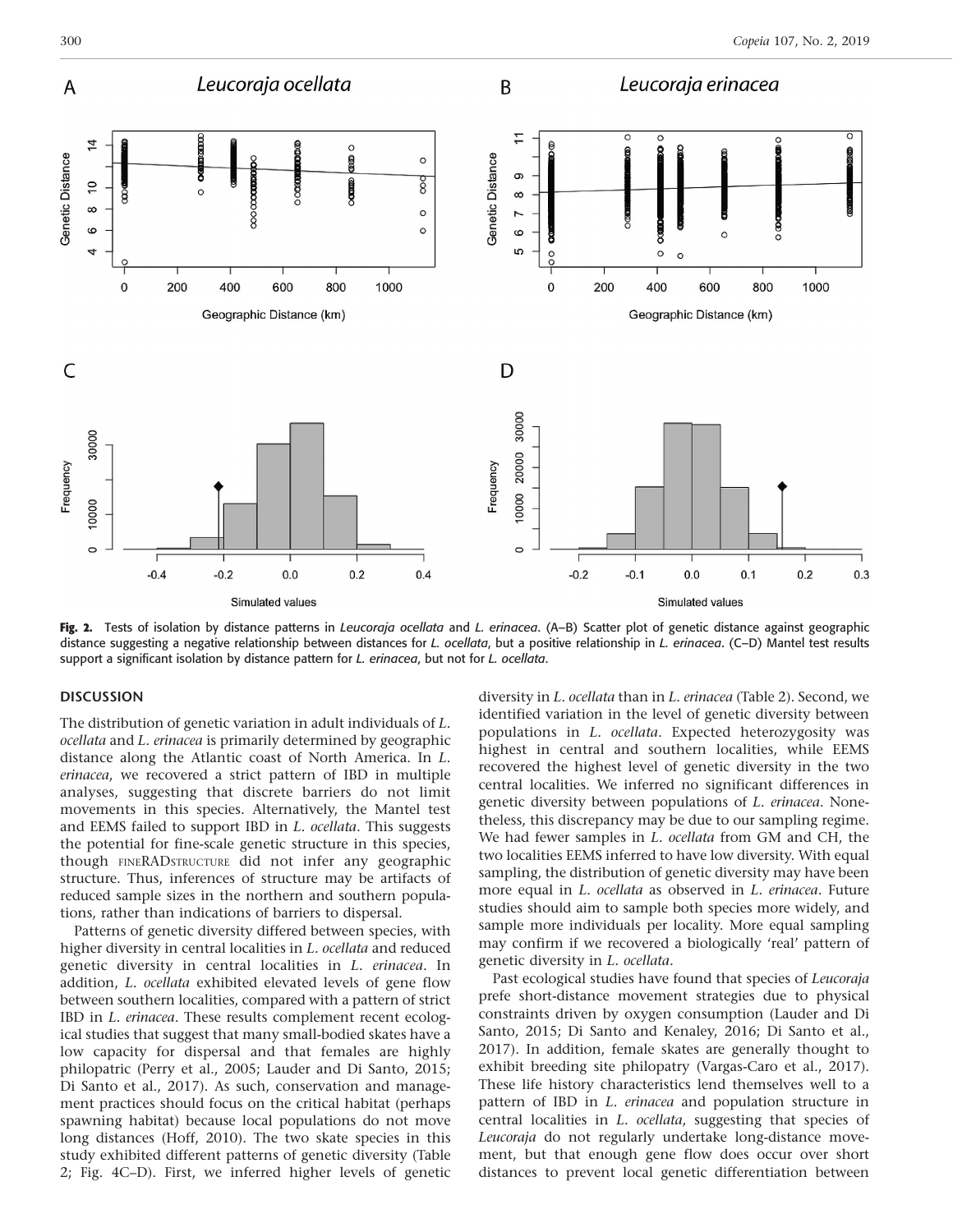

Fig. 3. Pairwise coancestry matrix for Leucoraja ocellata (A) and L. erinacea (B). Sampling localities are labeled on the y-axis. If the program had recovered discernable population structure, clusters of similar colors would appear along the diagonal. However, a lack of visible clusters of genetically similar individuals supports the absence of discrete population structure in both species.

most localities. Similarly, EEMS uncovered higher rates of gene flow than expected under IBD between southern localities of L. ocellata. This increased gene flow may suggest that southern individuals of L. ocellata are capable of dispersing longer distances than northern individuals, perhaps due to their larger body sizes (McPhie, 2007). The highest FST measure in L. ocellata was inferred between the two northern populations, GM and GB, further supporting decreased movement by northern individuals (which were more differentiated). Large-bodied skates have been known to disperse very long distances  $(>2000 \text{ km})$ ; King and McFarlane, 2010; Farrugia et al., 2016), but in small-bodied species much shorter average movement distances are common (Wearmouth and Sims, 2009). Additionally, species that exhibit population structure do so over much larger distances than we investigated in this study (Reiss et al., 2009). Several past studies have found evidence for local adaptation in one of these skate species (Frisk, 2004; Frisk and Miller, 2006, 2009; Di Santo et al., 2016; Lighten et al.,

|  | Table 2. Sampling localities, sample sizes (after filtering), and                  |  |  |  |
|--|------------------------------------------------------------------------------------|--|--|--|
|  | estimated heterozygosity (H <sub>e</sub> ) for Leucoraja ocellata and L. erinacea. |  |  |  |

| Population         | n             | Latitude | Longitude  | H۵    |
|--------------------|---------------|----------|------------|-------|
| Leucoraja ocellata |               |          |            |       |
| Gulf of Maine      | 3             | 43.52    | $-66.7428$ | 0.059 |
| Georges Bank       | 10            | 41.0715  | $-68.2751$ | 0.138 |
| Mid-Atlantic       | 16            | 39.9782  | $-72.2489$ | 0.128 |
| Cape Hatteras      | $\mathcal{P}$ | 39.9782  | $-72.2489$ | 0.153 |
| Overall            | 31            |          |            | 0.139 |
| Leucoraja erinacea |               |          |            |       |
| Gulf of Maine      | 10            | 43.52    | $-66.7428$ | 0.070 |
| Georges Bank       | 17            | 41.0715  | $-68.2751$ | 0.068 |
| Mid-Atlantic       | 19            | 39.9782  | $-72.2489$ | 0.067 |
| Cape Hatteras      | 12            | 39.9782  | $-72.2489$ | 0.073 |
| Overall            | 57            |          |            | 0.077 |

2016). Local adaptation, despite a lack of population genetic structure, suggests that ecological plasticity plays an important role in the persistence of marine species, especially in the face of future climate change (Di Santo and Lobel, 2016, 2017). This propensity for local adaptation (even in the face of rapid climate changes) is surprising given slow maturation and low fecundity of skates (Lighten et al., 2016).

Conservation implications and future work.—We found that both species of Leucoraja encompass only one breeding population, but that genetic variation is determined primarily by distance. Thus, range-wide genetic data would suggest that managers should consider each species as a single unit of conservation, rather than managing several populations. Although current management strategies for both species already utilize this approach (IUCN, 2016), we suggest two possible alternative management strategies. First, management efforts could focus on the areas of highest genetic diversity (Gentili et al., 2018). Using this strategy, managers would focus on conserving individuals from the southern localities of L. ocellata, which have the highest genetic diversity. If this strategy were employed with L. erinacea, conservation efforts would focus on the northern or southern localities, with fewer protections afforded central localities, which had lower genetic diversity. However, before this strategy was implemented for L. ocellata, sample sizes from the northern and southern localities would need to be increased and genetic diversity re-estimated.

Most species of skate are thought to exhibit philopatry, a life history characteristic that may favor sex-biased dispersal (Hueter et al., 2005). In this study, we lacked mitochondrial sequence data, and thus were unable to test for mitochondrial population structure. However, if females are philopatric in these species, mitochondrial haplotypes should exhibit some geographic structure. This simple hypothesis remains untested in this species and has considerable conservation implications (Pardini et al., 2001). However, as previous studies have demonstrated significant ecological and physiological differences in embryos and juveniles maintained under common garden conditions (Di Santo, 2015, 2016), we suggest that adults may travel widely between breeding events, but may return to natal sites to lay eggs (Lauder and Di Santo, 2015). Thus, the second conservation strategy would account for philopatry and an oviparous life history by focusing on essential habitats related to egg deposition and juvenile growth (Hoff, 2016). Conserving essential habitat would account for the spatial distribution of multiple life history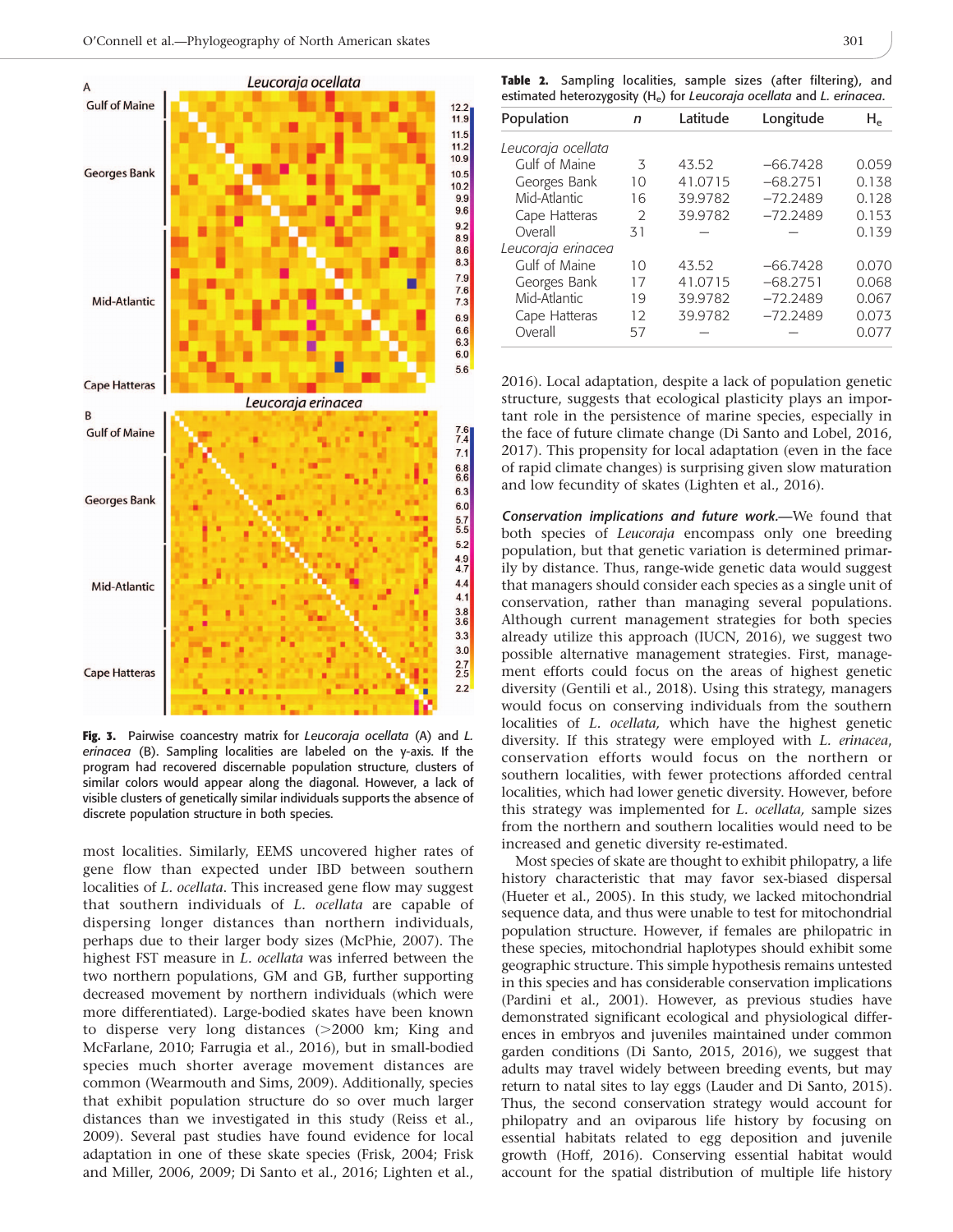

stages (Rosenberg et al., 2000; Hoff, 2016). Gold et al. (1999) proposed the concept of ''geographic neighborhood'' in which management actions are spatially structured among feeding, migratory, and reproductive sites. Although skates reproduce in coastal areas, under state jurisdiction, seasonal migrations are often in federal waters or cross state management boundaries. Effective protection and management practices may therefore consider separate strategies for reproductive, juvenile growth, adult migratory, and overwintering habitats.

#### DATA ACCESSIBILITY

Supplemental material is available at https://www. copeiajournal.org/cg-18-114.

## ACKNOWLEDGMENTS

We thank Jakub Kircun and all researchers at the NOAA Northeast Fisheries Science Center who provided tissue samples. We thank members of the Rayna Bell lab and Kevin de Queiroz for their valuable feedback on early drafts of this manuscript.

#### LITERATURE CITED

Alexander, D. H., J. Novembre, and K. Lange. 2009. Fast model-based estimation of ancestry in unrelated individuals. Genome Research 19:1655–1664.

Fig. 4. Estimates of effective migration surfaces inferred by EEMS for Leucoraja ocellata (A) and L. erinacea (B). Blue colors represent estimated effective migration greater than that expected under isolationby-distance, while orange colors represent barriers to movement. Leucoraja ocellata demonstrates fine-scale genetic structuring between northern and southern sites, while isolation by distance is inferred for L. erinacea. (C) Estimate of effective diversity surface for *L. ocellata* and (D) for *L.* erinacea. The distribution of genetic diversity is opposite in these species. Purple colors represent regions of elevated genetic diversity, while orange colors represent regions of depressed genetic diversity. Circles represent the four sampling localities in this study, and the size of the circles are proportional to the number of individuals included from that site that passed SNP filtering.

- Alvarado, J. B., M. Frisk, and T. Miller. 2005. Genetic identification of cryptic juveniles of little skate and winter skate. Journal of Fish Biology 66:1177–1182.
- Arnold, B., R. B. Corbett Detig, D. Hartl, and K. Bomblies. 2013. RADseq underestimates diversity and introduces genealogical biases due to nonrandom haplotype sampling. Molecular Ecology 22:3179–3190.
- Benestan, L. M., A. L. Ferchaud, P. A. Hohenlohe, B. A. Garner, G. J. P. Naylor, I. B. Baums, M. K. Schwart, J. L. Kelley, and G. Luikart. 2016. Conservation genomics of natural and managed populations: building a conceptual and practical framework. Molecular Ecology 25:2967– 2977.
- Boehm, J. T., J. Waldman, J. D. Robinson, and M. J. Hickerson. 2015. Population genomics reveals seahorses (Hippocampus erectus) of the western mid-Atlantic coast to be residents rather than vagrants. PLoS ONE 10:e0116219.
- Catchen, J. M., A. Amores, P. Hohenlohe, W. Cresko, and J. H. Postlethwait. 2011. Stacks: building and genotyping loci de novo from short-read sequences. G3: Genes Genomes Genetics 1:171–182.
- Di Santo, V. 2015. Ocean acidification exacerbates the impacts of global warming on embryonic little skate, Leucoraja erinacea (Mitchill). Journal of Experimental Marine Biology and Ecology 463:72–78.
- Di Santo, V. 2016. Intraspecific variation in physiological performance of a benthic elasmobranch challenged by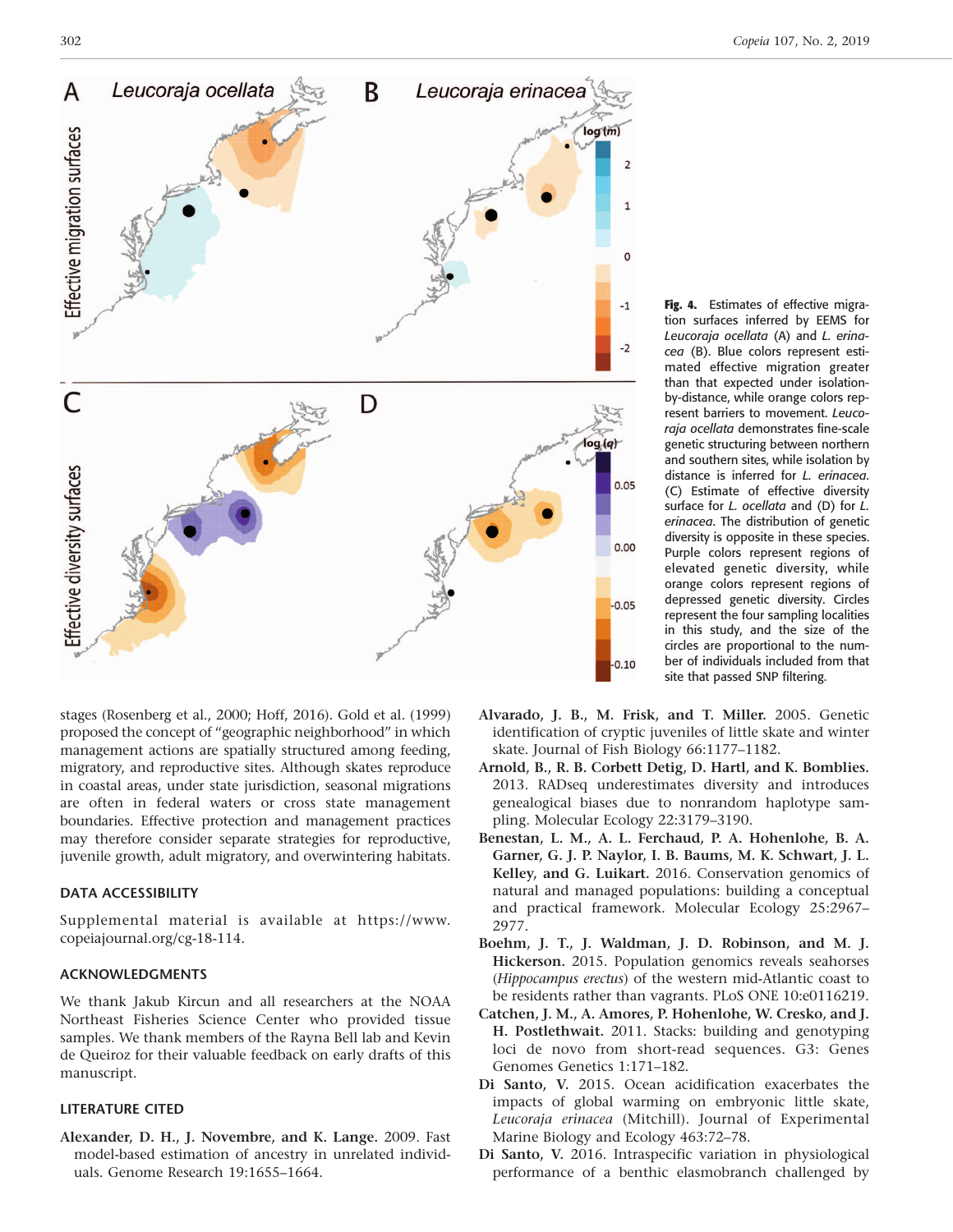ocean acidification and warming. Journal of Experimental Biology 219:1725–1733.

- Di Santo, V., and C. P. Kenaley. 2016. Skating by: low energetic costs of swimming in a batoid fish. Journal of Experimental Biology 219:1804–1807.
- Di Santo, V., C. P. Kenaley, and G. V. Lauder. 2017. High postural costs and anaerobic metabolism during swimming support the hypothesis of a U-shaped metabolism-speed curve in fishes. Proceedings of the National Academy of Sciences of the United States of America 114:13048–1305.
- Di Santo, V., and P. S. Lobel. 2016. Size affects digestive responses to increasing temperature in fishes: physiological implications of being small under climate change. Marine Ecology 37:813–820.
- Di Santo, V., and P. S. Lobel. 2017. Body size and thermal tolerance in tropical gobies. Journal of Experimental Marine Biology and Ecology 487:11–17.
- Di Santo, V., A. H. Tran, and J. C. Svendsen. 2016. Progressive hypoxia decouples activity and aerobic performance of skate embryos. Conservation Physiology 4: cov067.
- Dray, S., and A. B. Dufour. 2007. The ade4 package: implementing the duality diagram for ecologists. Journal of Statistical Software 22:1–20.
- Dulvy, N. K., and J. D. Reynolds. 2002. Predicting extinction vulnerability in skates. Conservation Biology 16:440–450.
- Ebert, D. A., L. J. V. Compagno, and P. D. Cowley. 2008. Aspects of the reproductive biology of skates (Chondrichthyes: Rajiformes: Rajoidei) from southern Africa. ICES Journal of Marine Science 65:81–102.
- Farrugia, T. J., K. J. Goldman, C. Tribuzio, and A. C. Seitz. 2016. First use of satellite tags to examine movement and habitat use of big skates Beringraja binoculata in the Gulf of Alaska. Marine Ecology Progress Series 556:209–221.
- Frisk, M. G. 2004. Biology, life history, and conservation of elasmobranchs with an emphasis on western Atlantic skates. Unpubl. Ph.D. diss., University of Maryland, College Park, Maryland.
- Frisk, M. G. 2010. Life history strategies of batoids, p. 283– 318. In: Sharks and Their Relatives II: Biodiversity, Adaptive Physiology, and Conservation. J. C. Carrier, J. A. Musick, and M. R. Heithaus (eds.). CRC Press, Boca Raton, Florida.
- Frisk, M. G., and T. J. Miller. 2006. Age, growth, and latitudinal patterns of two Rajidae species in the northwestern Atlantic: little skate Leucoraja erinacea and winter skate Leucoraja ocellata. Canadian Journal of Fisheries and Aquatic Sciences 63:1078–1091.
- Frisk, M. G., and T. J. Miller. 2009. Maturation of little skate and winter skate in the western Atlantic from Cape Hatteras to Georges Bank. Marine and Coastal Fisheries: Dynamics, Management, and Ecosystem Science 1:1–11.
- Frisk, M. G., T. J. Miller, and M. J. Fogarty. 2002. The population dynamics of little skate Leucoraja erinacea, winter skate Leucoraja ocellata, and barndoor skate Dipturus laevis: predicting exploitation limits using matrix analyses. ICES Journal of Marine Science 59:576–586.
- Frisk, M. G., T. J. Miller, S. J. D. Martell, and K. Sosebee. 2008. New hypothesis helps explain elasmobranch ''Out-Burst'' on Georges Bank in the 1980s. Ecological Applications 18:234–245.
- Gentili, R, T. Abeli, G. Parolo, S. Ciappetta, C. Montagnani, J. V. Müller, G. Rossi, and S. Citterio. 2018. Genetic structure of Leucojum aestivum L. in the Po Valley (N-Italy)

drives conservation management actions. Conservation Genetics 19:827–838.

- Gold, J. R., L. R. Richardson, and C. Furman. 1999. Mitochondrial DNA diversity and population structure of Spotted Seatrout Cynoscion nebulosus in coastal waters of the southeastern United States. Gulf of Mexico Science 17: 40–50.
- Griffiths, A. M., D. W. Sims, S. P. Cotterell, A. El Nagar, J. R. Ellis, A. Lynghammar, M. McHugh, F. C. Neat, N. G. Pade, N. Queiroz, B. Serra-Pereira, T. Rapp, V. J. Wearmouth, and M. J. Genner. 2010. Molecular markers reveal spatially segregated cryptic species in a critically endangered fish, the common skate Dipturus batis. Proceedings of the Royal Society of London B: Biological Sciences 277: 1497–1503.
- Hauser, L., and J. E. Seeb. 2008. Advances in molecular technology and their impact on fisheries genetics. Fish and Fisheries 9:473–486.
- Hoff, G. R. 2010. Identification of skate nursery habitat in the eastern Bering Sea. Marine Ecology Progress Series 403: 243–254.
- Hoff, G. R. 2016. Identification of multiple nursery habitats of skates in the eastern Bering Sea. Journal of Fish Biology 88:1746–1757.
- Hueter, R., M. Heupel, E. Heist, and D. Keeney. 2005. Evidence of philopatry in sharks and implications for the management of shark fisheries. Journal of Northwestern Atlantic Fisheries Science 35:239–247.
- IUCN. 2016. The IUCN Red List of Threatened Species. e.T161631A5468670. https://dx.doi.org/10.2305/IUCN. UK. 2009-2.RLTS.T161631A5468670.en (accessed 7 November 2016).
- Jombart, T. 2008. Adegenet: a R package for the multivariate analysis of genetic markers. Bioinformatics 24:1403–1405.
- King, J. R., and G. A. McFarlane. 2010. Movement patterns and growth estimates of big skate Raja binoculata based on tag-recapture data. Fisheries Research 101:50–59.
- Langmead, B., and S. Salzberg. 2012. Fast gapped-read alignment with Bowtie 2. Nature Methods 9:357–359.
- Lauder, G. V., and V. Di Santo. 2015. Swimming mechanics and energetics of elasmobranch fishes. Fish Physiology 34: 219–253.
- Lawson, D. J., G. Hellenthal, S. Myers, and D. Falush. 2012. Inference of population structure using dense haplotype data. PLoS Genetics 8:e1002453.
- Lighten, J., D. Incarnato, B. J. Ward, C. van Oosterhout, I. Bradbury, M. Hanson, and P. Bentzen. 2016. Adaptive phenotypic response to climate enabled by epigenetics in a K-strategy species, the fish Leucoraja ocellata Rajidae. Royal Society Open Science 3:160299.
- Malinsky, M., E. Trucchi, D. Lawson, and D. Falush. 2018. RADpainter and fineRADstructure: population inference from RADseq data. Molecular Biology and Evolution 35: 1284–1290.
- McEachran, J. D., and C. O. Martin. 1977. Possible occurrence of character displacement in the sympatric skate Raja erinacea and R. ocellata (Pisces: Rajidae). Environmental Biology of Fishes 2:121–130.
- McPhie, R. 2007. Biological characteristics in northwest Atlantic skates (family Rajidae) on the eastern Scotian Shelf: a comparative life history study with implications for species management. Unpubl. M.Sc. thesis, Department of Biology, Dalhousie University, Halifax, Nova Scotia.
- Musick, J. A., M. M. Harbin, and L. J. V. Compagno. 2004. Historical zoogeography of the Selachii, p. 33–78. In: